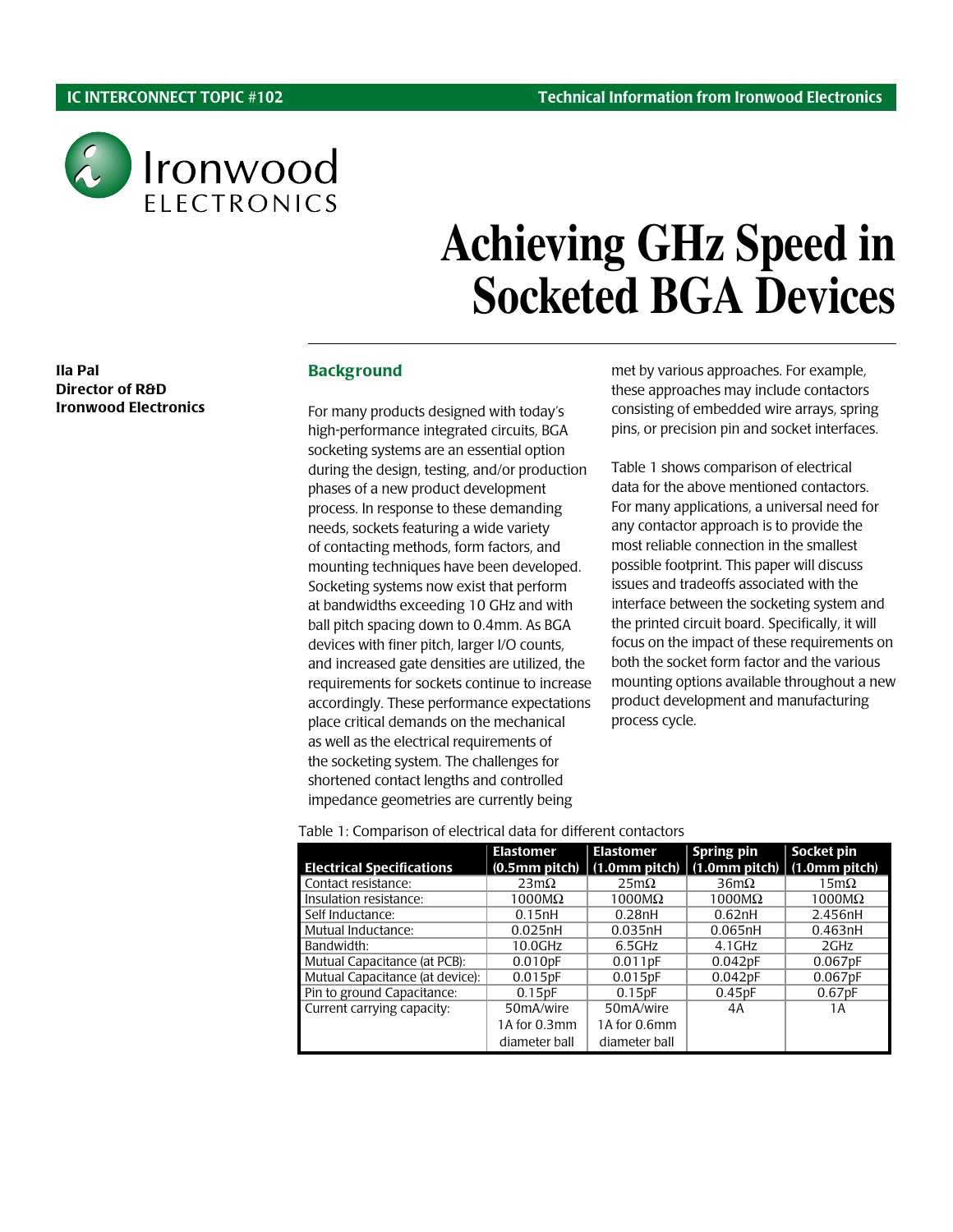#### Product Prototyping and Design **PHASE**

In the prototype and design phase of a new product introduction process it is often important that the prototype configuration closely match the final product configuration, both mechanically as well as electrically. This close matching will have the benefits of shortening the overall development cycle and reducing the potential for future design changes due to unanticipated performance shortfalls. From a socketing system perspective, both the overall size of the socket and the method of attachment become important considerations, often resulting in the need for a socketing system with mounting footprint dimensions minimally larger than the overall BGA package dimensions.

Fig. 1

Fastener mount socket with mounting footprint relative to package dimension.

### Small Footprint

High-performance BGA applications require the smallest possible socket form factor due to the need to place related components in close proximity to the BGA pads. Socket systems create keep-out areas, which

are zones or areas unavailable for other components such as decoupling capacitors and resistors, due to mechanical interface with the socket housing and attachment points. A small footprint allows the design engineer to match final product performance and end-use conditions, whether or not a socket is planned for use in the final product. It provides for the shortest possible traces to minimize loading and allows for close proximity of any necessary decoupling components.

#### Mounting Methods

Various mounting methods can be considered for GHz bandwidth BGA sockets. These include fastener mounting, epoxy mounting, and direct solder mounting.

#### Fastener Mount

The use of fasteners to attach the socket to the PC Board eliminates the need to attach the development IC permanently to the PC Board. This provides flexibility to replace components without need to unsolder and rework. One such mounting configuration is shown in figure 1, where mounting of the socket is accomplished with corner fasteners. The use of a backing plate to provide the necessary overall socketing system stiffness and rigidity is provided depending on the size of the package. The necessary keep-out area, while small when properly engineered, is nonetheless still a significant percentage of the overall package dimension. Fasteners also have the potential drawback of requiring through-holes in the PC Board, which may or may not be problematic depending on routability and final product requirements. Small hole size for fasteners along with a small (≤2.5mm) border area help minimizes socket footprint.

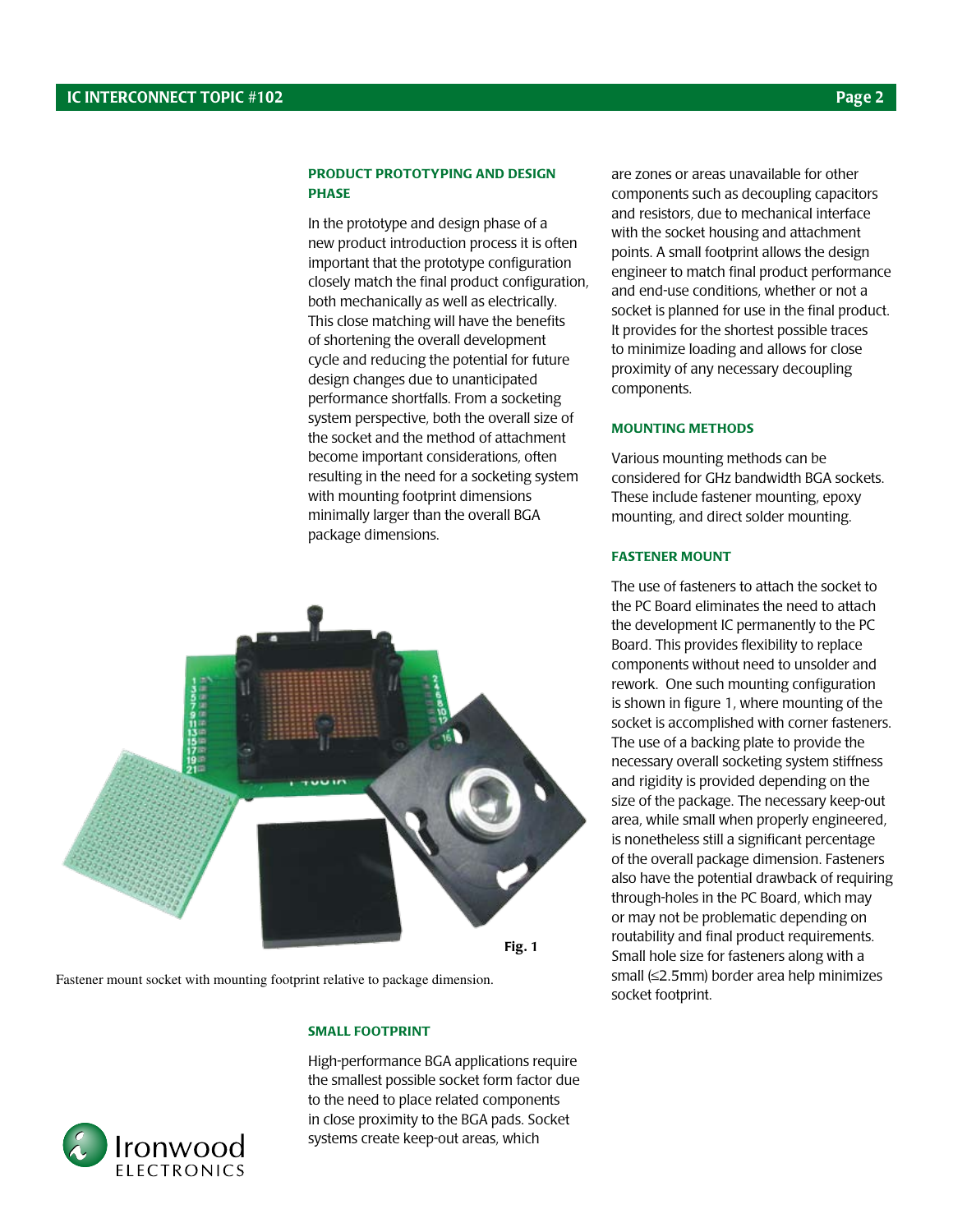#### IC INTERCONNECT TOPIC #102 Page 3

#### Epoxy mount

If through-holes are unacceptable, or if an even smaller footprint is required, an epoxy mounting option may be considered. While this creates a more or less permanent bonding of the socket to the PC Board the socket may be designed such that the contacting elements are replaceable should damage or excessive wear occur. The socket can be easily placed with precise placement guide. A ring of epoxy around the socket strongly holds it in place.

#### Solder Mount

A third option to either the fastener or an epoxy mount approach is to consider a direct solder mount approach. This socket solders directly (require no tooling holes) to the BGA pads but typically requires a much larger keep-out area due to stiffness requirements to compensate for co-planarity considerations. Standard surface mount methods can be used to attach the surface mount base of the socket, employing low temperature eutectic solder balls, to the target PCB. The IC is then dropped into the



Epoxy-mount socket

socket base and the lid, containing a screw mechanism, is added and tightened.



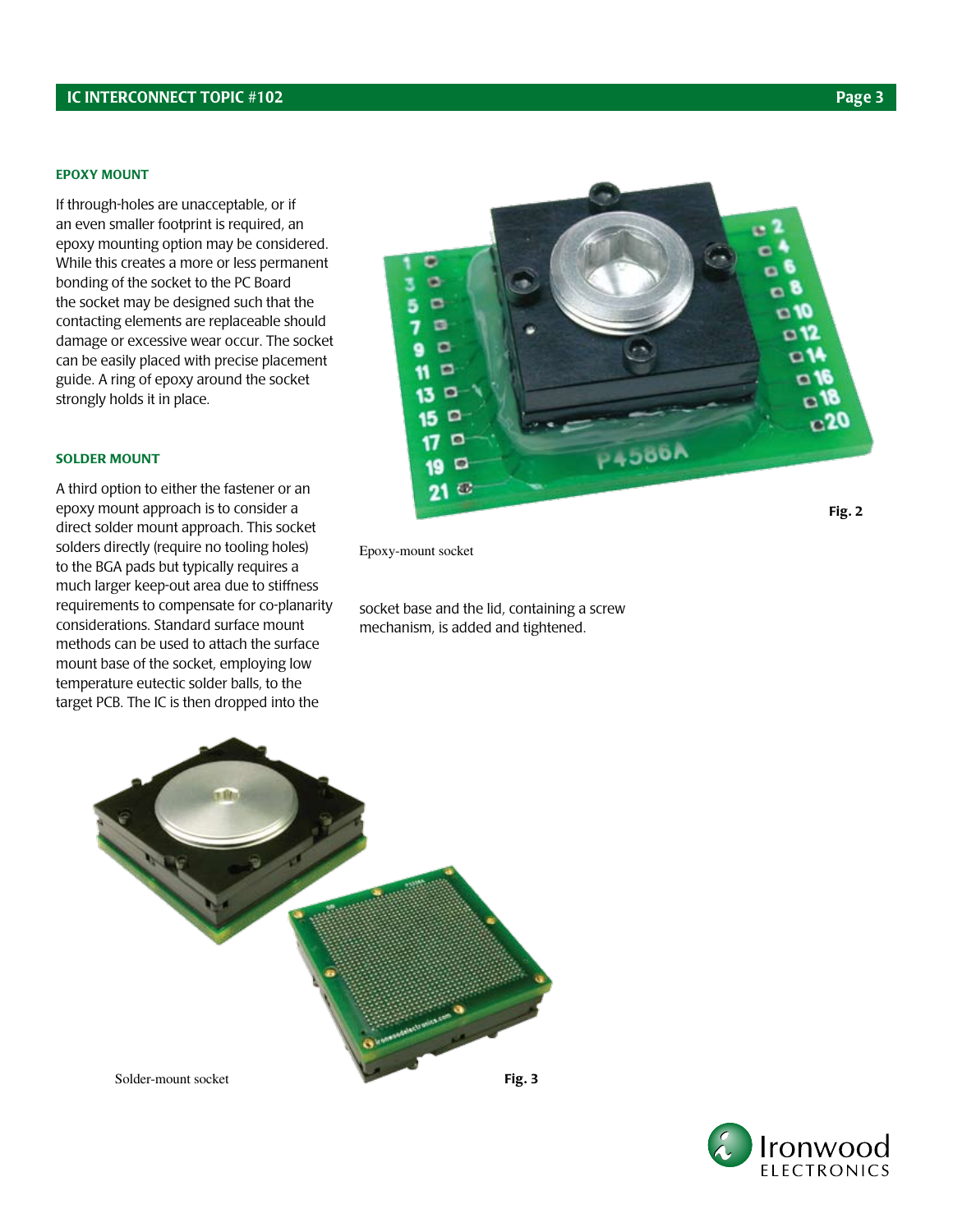A measure of comparison between the three mounting methods is shown in figure 4. Direct mounting of the socket by epoxy provides the highest potential density, followed by the fastener and direct solder mounting methods.

#### product testing and production verification phase

Depending on the number of insertion/ withdrawal cycles needed during the testing and production phase of a project the contacting method used in the socketing system may change. Typically, spring pins (pogo) offer the best performance over the highest number of cycles relative to other contactor approaches. Depending on the device speed and system requirements a shortened pin length may be important for electrical performance matching to the final application.



However, other considerations such as ease of placement of the device to be tested in the socket may require form factors that impact the overall size of the socket. These do not necessarily impact overall footprint dimensions depending on the design of the socket. Due to the high contact forces a fastener mount with backing plate is normally recommended. Figure 5 shows a small footprint spring pin (pogo) socket.

#### End-use product applications

In high performance end use product applications the requirement for small footprint remains, often dictated by the overall space available, and the option to directly attach the device to the board. The consideration of pluggable small footprint sockets is often made as an option to facilitate product replacements, upgrades, and repairs in the field. The direct component replacement requirements result in the need to solder the socketing system directly to the target board. Solderability, in terms of meeting coplanarity requirements and in the prevention of solder wicking into the contact interface, is especially important. Because of high pin counts a low insertion force is important for usability. Key to success is the ability to withstand multiple reflow cycles without loss of reliable contact due to substrate warping and wicking of solder into the contacts. These sockets require same space as the target IC device.

Fastener mount, solder mount, and epoxy mount keep-out area to device area.

Once again, if the PC Board footprint required for testing and production remains consistent, potential advantages in time and cost may be realized in the overall migration path from prototype to fully tested product.